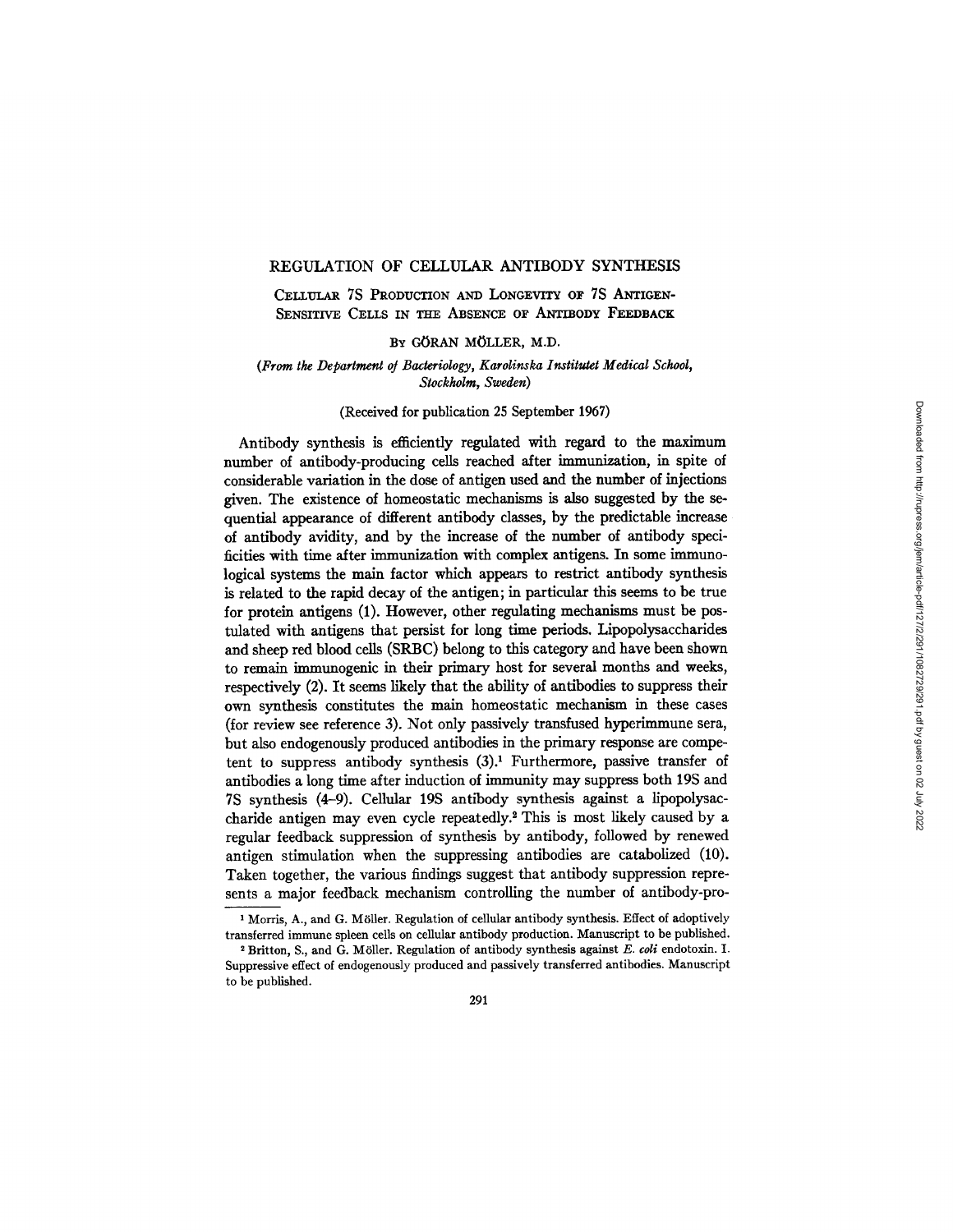ducing cells against antigens, which persist in an immunogenic form for long time periods.

According to this concept, it would be expected that stimulation of antibody production in an environment lacking suppressive antibodies would lead to excessive antibody synthesis and to uninhibited multiplication of committed cells. In the present experiments this was tested by inoculating preimmunized spleen cells mixed with the antigen (sheep red blood cells) into sublethally irradiated, nonimmune syngeneic recipients. As will be shown this resulted in spleen cell populations which to a large extent were made up of specifically antibody-producing cells, which made it possible to study the proliferative capacity of such populations subsequent to repeated stimulation with antigen over long time periods; e.g., to investigate longevity of immunological memory.

### *Materials and Methods*

*Mice* of the inbred strains CBA, C57BL/10.5M (5M), A, A.BY., C57BL, C57L, and F<sub>1</sub> hybrids between these strains were used. The animals within each experiment and in all transfers were of the same sex. They were bred and kept as described previously (11). Whole-body X-irradiation was carried out by giving the animals 600 or 900 R at a dose rate of 62 R/min. The X-rayswere generated in a Siemens X-ray machine at 185 kv and 15 ma and were filtered by 0.5 mm Cu.

*The agar plaque technique* was carried out as described by Jerne and Nordin (12) for the detection of direct (19S) plaque-forming cells (PFC). Indirect PFC were detected by the method of Dresser and Wortis (13), and of Sterzl and Riha (14). A rabbit anti-mouse gamma globulin serum was produced by immunizing rabbits with *Salmonella addaide* bacteria coated with mouse antibodies against their H antigen. The bacteria were washed after treatment with the mouse antiserum and injected intravenously. At least three weekly injections were given prior to bleeding, but in most experiments the sera were taken after 10 injections or more. 3 ml of this serum diluted 1/100 were added to each plate, which had been incubated before at 37°C for 1 hr. After 30 min at  $37^{\circ}$ C the serum was replaced with 3 ml guinea pig complement (Sclavo, Italy), diluted 1/10, and incubated for another 30 min at  $37^{\circ}$ C. The plates were left in a refrigerator overnight and were subsequently stained as described by Jerne and Nordin (12).

*Cell suspensions* were prepared from spleens by pressing them through a 60 mesh stainless steel screen into Eagle's medium in Earle's solution. The suspensions were washed once and thereafter made up to the desired volume in the same medium.

*Serology.--Hemolysis in* the presence of guinea pig complement diluted *1/20* and hemagglutination in the presence of polyvinylpyrrolidone (PVP) was carried out as before (11).

*Experimental procedure.*—Immune spleen cells were diluted to 50  $\times$  10<sup>6</sup> or 100  $\times$  10<sup>6</sup> cells per ml and 0.25 ml packed SRBC were added to each ml of cell suspension. As a rule 0.25 ml of this suspension was inoculated intravenously into X-irradiated recipients. The recipients were usually killed after 7 days, and the number of 7S and/or 19S plaque-forming spleen cells was determined.

#### **RESULTS**

*Cellular 7S Production in X-irradiated, Nonimmune Recipients.--To* **test the hypothesis that antibodies against SRBC function in a feedback system to restrict the increase of the number of antibody-producing cells, immune spleen**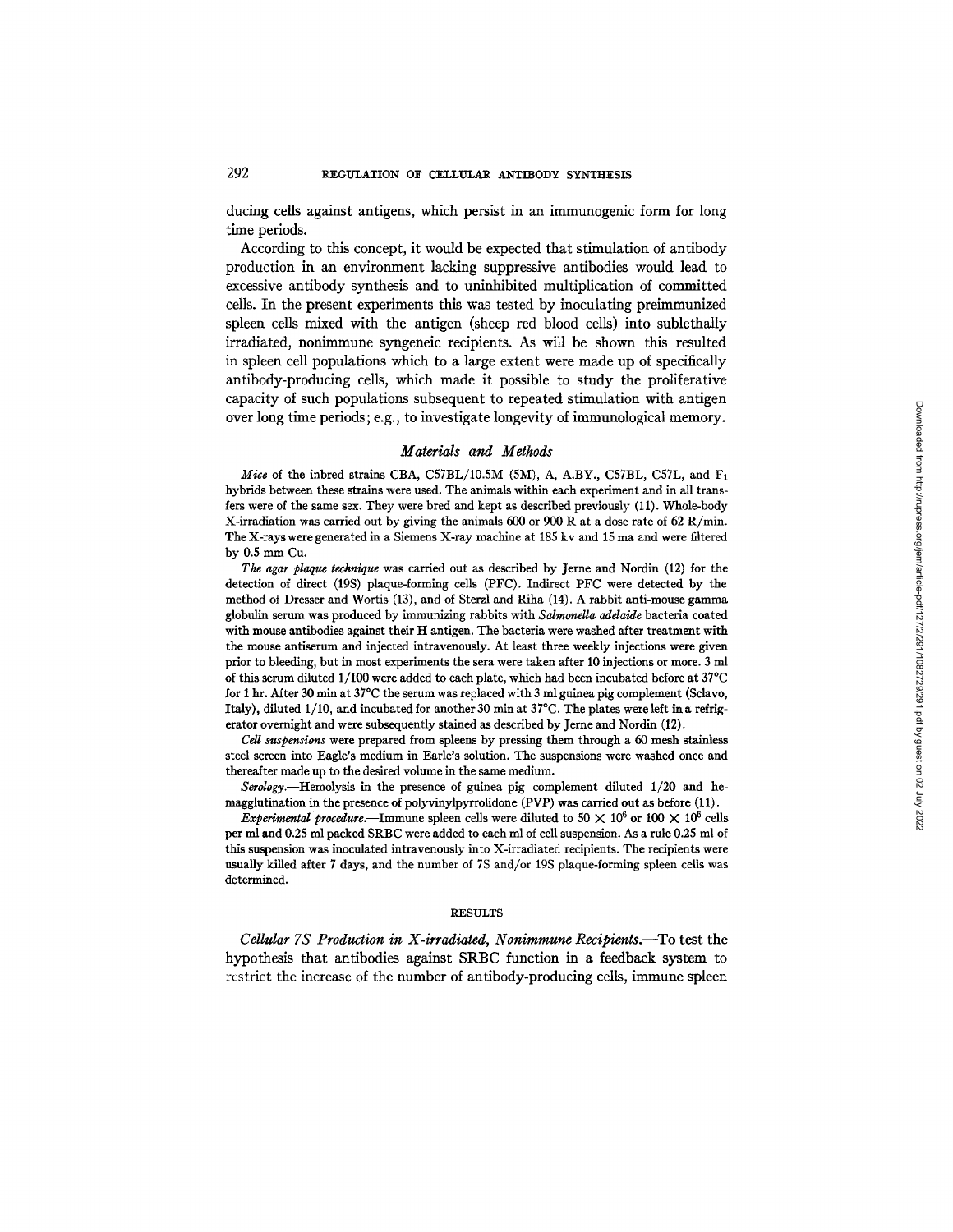cells were mixed with SRBC and inoculated into X-irradiated  $(600 \text{ R})$ , syngeneic and nonimmunized recipients. The X-ray dose was sufficient to suppress induction of antibody synthesis in the host as will be shown below.

The normal proportion of 7S PFC against SRBC in the spleens of hyperimmunized animals varies between  $0.01 - 0.5\%$ , as a rule. 7 days after the inoculation of 10<sup>7</sup> immune spleen cells mixed with SRBC into irradiated recipients the usual mean proportion of 7S PFC varied between 1 and 56% (Table I), and the total number of 7S PFC per spleen in the irradiated recipients was higher than  $10<sup>6</sup>$  in most cases and reached up to  $10 \times 10^6$  PFC in some experiments. When the inoculum dose was increased to  $40-50 \times 10^6$  immune cells the mean proportion of 7S PFC often increased even more and constituted between 1 and 70% of the spleen population and the total number 7S PFC/spleen varied between 0.3 and 60  $\times$  10<sup>6</sup>. In some animals all spleen cells were found to be antibody producing (Table I).

In several experiments the number of 19S PFC was also determined and was usually found to be higher than in the hyperimmune donors, but nevertheless they only constituted a small fraction (less than  $1\%$ ) of the total number of PFC (Table I). It was not considered necessary, therefore, to correct the number of 7S PFC for 19S PFC as is usually done.

Controls showed that the PFC were derived from the inoculated ceils and not from host ceils, since injection of SRBC into irradiated animals did not lead to detectable production of 19S or 7S PFC (for typical results see Table III). Furthermore, the increase of the number of 7S PFC was entirely dependent upon stimulation of the spleen cells with SRBC, since the number of PFC in recipients of immune spleen ceils, which had not been stimulated with SRBC were the same or only slightly above the normal background in untreated nonirradiated animals (Table I).

The number of 7S PFC increased with time after inoculation (Table I). 4 days after inoculation it varied between 4.6 and  $14.5 \times 10^8$  (0.03 and 0.33%), but increased to higher values after 7 days. The proportion of 7S PFC found after 4 days was within the values found in nonirradiated hyperimmune recipients. As shown in Fig. 1, the number of 7S PFC/spleen increased in parallel from day 4 to day 7 in three different experiments performed in different mouse strains. The mean doubling time was 9.6 hr and the mean curve intercepted at day 0 with the value of one for the number of 7S PFC. As will be discussed below, this value is unlikely, since 107 immune ceils were inoculated and even if only a small minority of the antigen-sensitive ceils settled down in the spleen, their number most likely exceeds one. Consequently, the doubling time must be longer between day 0-4 than between days 4-7, or there is a lag phase before the development of the 7S PFC.

The serum antibody titers in the irradiated recipients were also determined and found to be considerably higher than in hyperimmune animals. As seen in Table II the  $log<sub>2</sub>$  titers in agglutination after 2-ME treatment and in hemolysin were higher than 15 and sometimes reached more than 25.

It seemed possible that the large number of 7S PFC found in the transfer system did not reflect active synthesis of antibodies, but was caused by passive adsorption of antibodies onto nonproducing cells or cellular debris formed after irradiation. Although the marked increase serum antibody production argues for active synthesis, it was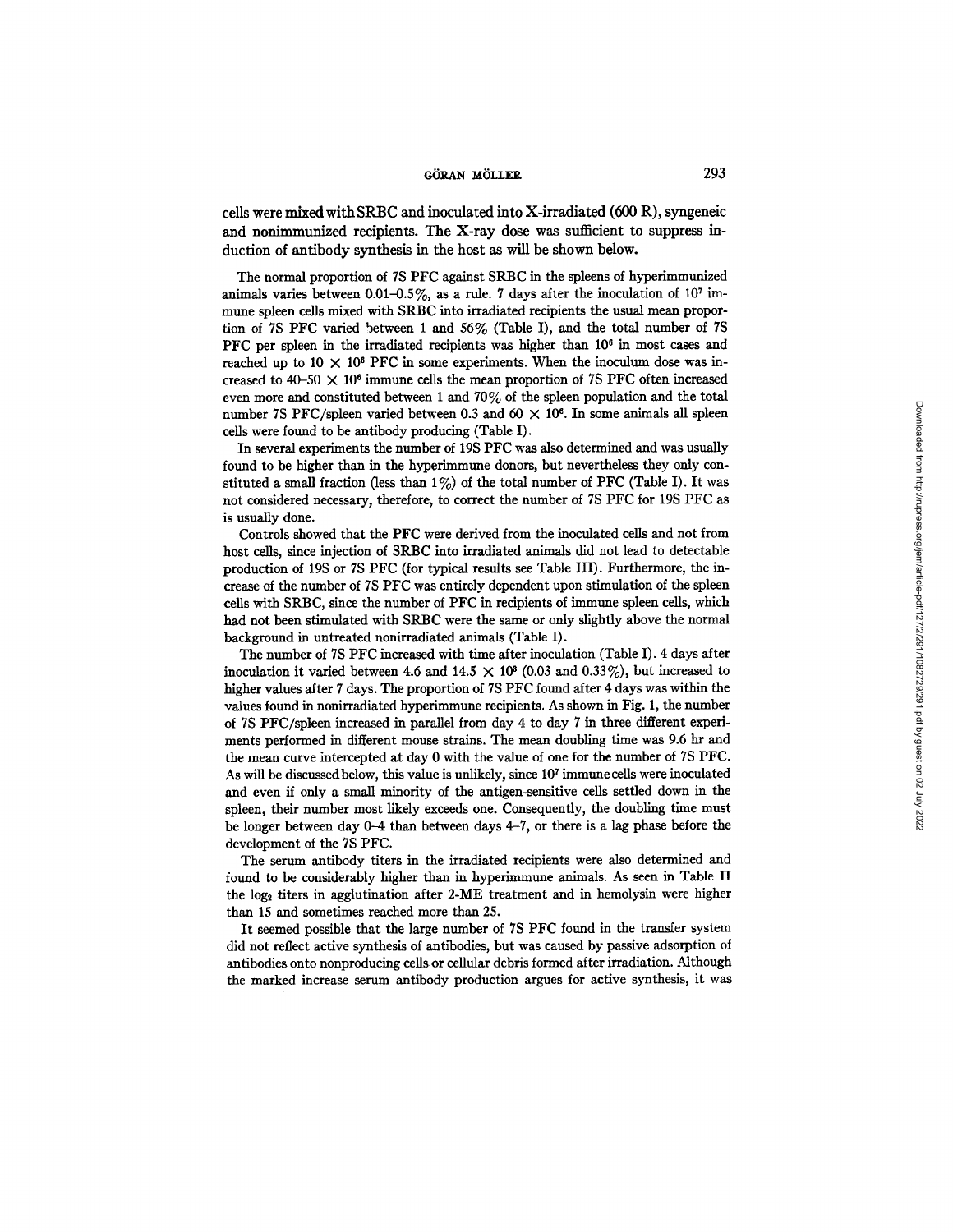# TABLE I

# *19S and 7S PFC in Nonimmune and Irradiated Mice Given Antigen-Stimulated Spleen Cells from Donors Ityperimmunized against SRBC*

| Exp<br>No.     | Strain           | X-Ray<br>dose | No. of<br>cells<br>trans-<br>ferred | Im-<br>mu-<br>nized<br>with<br>$_{\rm SREC}$ | PFC<br>deter-<br>mined<br>at<br>dav | Mean No. of<br>19S PFC/<br>spleen <sup>+</sup> | % of 19S PFC‡               | Mean No. of<br>7S PFC/<br>spleen*          | % of 7S PFC‡               |
|----------------|------------------|---------------|-------------------------------------|----------------------------------------------|-------------------------------------|------------------------------------------------|-----------------------------|--------------------------------------------|----------------------------|
|                |                  | R             |                                     |                                              |                                     |                                                |                             |                                            |                            |
| $\mathbf{1}$   | $A \times C57B1$ | 600           | $10 \times 10^6$                    | --                                           | $\overline{\mathbf{4}}$             | $10$                                           |                             | < 10                                       |                            |
|                |                  |               |                                     |                                              |                                     | (all $\langle 10 \rangle$                      |                             | $\left(\text{all} < 10\right)$             |                            |
|                | $\epsilon$       | 600           | $10 \times 10^6$                    | -                                            | 7                                   | 244                                            | 0.001                       | 934                                        | 0.005                      |
|                | $\alpha$         | 600           | $10 \times 10^6$                    | $\bm{+}$                                     | 4                                   | $(90 - 475)$<br>1171                           | $(0.0005 - 0.0020)$<br>0.06 | $(885 - 1200)$<br>4608                     | $(0.003 - 0.006)$<br>0.29  |
|                |                  |               |                                     |                                              |                                     | $(870 - 2, 250)$                               | $(0.04 - 0.09)$             | $(1040 - 7080)$                            | $(0.13 - 0.65)$            |
|                | 46               | 600           | $10 \times 10^6$                    | $\bm{+}$                                     | 7                                   | 68,183                                         | 0.44                        | $1.12 \times 10^{6}$                       | 5.94                       |
|                |                  |               |                                     |                                              |                                     | $(46, 530 - 93, 000)$                          | $(0.37 - 0.58)$             | $(1.05-1.17)$                              | $(4.69 - 6.65)$            |
| $\overline{2}$ | $A \times C57L$  | 600           | $10 \times 10^8$                    | -                                            | 4                                   | $20$                                           |                             | $20$                                       |                            |
|                |                  |               |                                     |                                              |                                     | (all $\langle 20 \rangle$                      |                             | (all $\langle 20 \rangle$                  |                            |
|                | $\epsilon$       | 600           | $10 \times 10^6$                    |                                              | 7                                   | $<$ 20                                         |                             | $20$                                       |                            |
|                | a                |               |                                     |                                              |                                     | (all $\langle 20 \rangle$                      |                             | $\left(\text{all} < 20\right)$             |                            |
|                |                  | 600           | $10 \times 10^{6}$                  | $\ddot{}$                                    | 4                                   | 160<br>$(70 - 350)$                            | 0.005<br>$(0.001 - 0.013)$  | 14,560<br>$(7880 - 20, 040)$               | 0.33<br>$(0.23 - 0.49)$    |
|                | $\epsilon$       | 600           | $10 \times 10^{6}$                  | $\div$                                       | 7                                   | 5340                                           | 0.019                       | $1.23 \times 10^{5}$                       | 4.60                       |
|                |                  |               |                                     |                                              |                                     | $(3140 - 7760)$                                | $(0.011 - 0.028)$           | $(0.69 - 1.72)$                            | $(2, 45 - 7, 05)$          |
|                |                  |               |                                     |                                              |                                     |                                                |                             |                                            | 0.03                       |
| 3              | $A \times C57B1$ | 600           | $40 \times 10^6$                    | -                                            | 7                                   | n.t.                                           | n.t.                        | 593<br>$(60-1125)$                         | $(0.0007 - 0.06)$          |
|                | $\epsilon$       | 600           | $40 \times 10^6$                    | $\div$                                       | 7                                   | n.t.                                           | n.t.                        | $7.76 \times 10^{6}$                       | 12.75                      |
|                |                  |               |                                     |                                              |                                     |                                                |                             | $(3.6 - 10.98)$                            | $(4.17 - 17.60)$           |
|                |                  |               |                                     |                                              |                                     |                                                |                             |                                            |                            |
| 4              | CBA              | 600           | $10 \times 10^8$                    | $\boldsymbol{+}$                             | 4                                   | 373<br>$(285 - 500)$                           | 0.002<br>$(0.001 - 0.002)$  | 6632<br>$(5630 - 7615)$                    | 0.03<br>$(0.02 - 0.04)$    |
|                | $\alpha$         | 600           | $10 \times 10^6$                    | $\mathrm{+}$                                 | 7                                   | $2000$                                         | ${<}0.004$                  | $1.73 \times 10^{6}$                       | 3.7                        |
|                |                  |               |                                     |                                              |                                     | (all < 2000)                                   |                             | $(1.42 - 1.94)$                            | $(3.0-4.4)$                |
|                |                  |               |                                     |                                              |                                     |                                                |                             |                                            |                            |
| 5              | <b>CBA</b>       | 700           | $50 \times 10^6$                    | $\div$                                       | 7                                   | $0.347 \times 10^{6}$<br>$(0.193 - 0.473)$     | 0.62<br>$(0.46 - 0.78)$     | $38.82 \times 10^{6}$<br>$(24.09 - 60.36)$ | 69.94<br>$(52.63 - 99.28)$ |
|                |                  |               |                                     |                                              |                                     |                                                |                             |                                            |                            |
| 6              | <b>CBA</b>       | 600           | $10 \times 10^6$                    | $\mathrm{+}$                                 | 7                                   | 11,200                                         | 0.48                        | $0.9 \times 10^{6}$                        | 40.8                       |
|                |                  |               |                                     |                                              |                                     | $(4800 - 22, 100)$                             | $(0.22 - 0.84)$             | $(0.7-1.0)$                                | $(28.6 - 53.8)$            |
| 7              | A                | 600           | $10 \times 10^6$                    | ┿                                            | 7                                   | 10,350                                         | 0.93                        | $0.55 \times 10^{6}$                       | 50.0                       |
|                |                  |               |                                     |                                              |                                     | $(9150 - 11, 150)$                             | $(0.72 - 1.14)$             | $(0.5 - 0.6)$                              | $(37.5 - 62.5)$            |
|                |                  |               |                                     |                                              |                                     |                                                |                             |                                            |                            |
| 8              | CBA              | 600           | $10 \times 10^6$                    | $\pm$                                        | 7                                   | 198<br>$(50 - 395)$                            | 0.002<br>$(0,0003 - 0.005)$ | $>6.4 \times 10^{6}$<br>$(6.1 - > 7.0)$    | > 56.4<br>$(34.6 - 87.5)$  |
|                |                  |               |                                     |                                              |                                     |                                                |                             |                                            |                            |
| 9              | <b>CBA</b>       | 600           | $10 \times 10^6$                    | $\div$                                       | 7                                   | 12,990                                         | 0.066                       | $0.94 \times 10^{5}$                       | 9.47                       |
|                |                  |               |                                     |                                              |                                     | $(1700 - 26, 150)$                             | $(0.012 - 0.11)$            | $(0.7-1.0)$                                | $(2.84 - 31.3)$            |
|                | A.BY             | 600           | $60 \times 10^{6}$                  |                                              | 7                                   | 23,390                                         | 0.08                        | $1.74 \times 10^{6}$                       | 7.34                       |
| 10             |                  |               |                                     | $\mathrm{+}$                                 |                                     | $(7320 - 50, 000)$                             | $(0.7 - 0.10)$              | $(0.32 - 2.80)$                            | $(3.29 - 15.49)$           |
|                |                  |               |                                     |                                              |                                     |                                                |                             |                                            |                            |
| 11             | CBA              | 600           | $10 \times 10^8$                    | $\ddag$                                      | 7                                   | n.t.                                           | n.t.                        | $5.50 \times 10^{6}$                       | 9.13                       |
|                |                  |               |                                     |                                              |                                     |                                                |                             | $(4.42 - 9.32)$                            | $(5.06 - 14.56)$           |
| 12             | CBA              | 600           | $10 \times 10^6$                    | $\div$                                       | 7                                   | n.t.                                           | n.t.                        | $4.70 \times 10^{6}$                       | 5.54                       |
|                |                  |               |                                     |                                              |                                     |                                                |                             | $(4,30-5,10)$                              | $(5.38 - 5.67)$            |
|                |                  |               |                                     |                                              |                                     |                                                |                             |                                            |                            |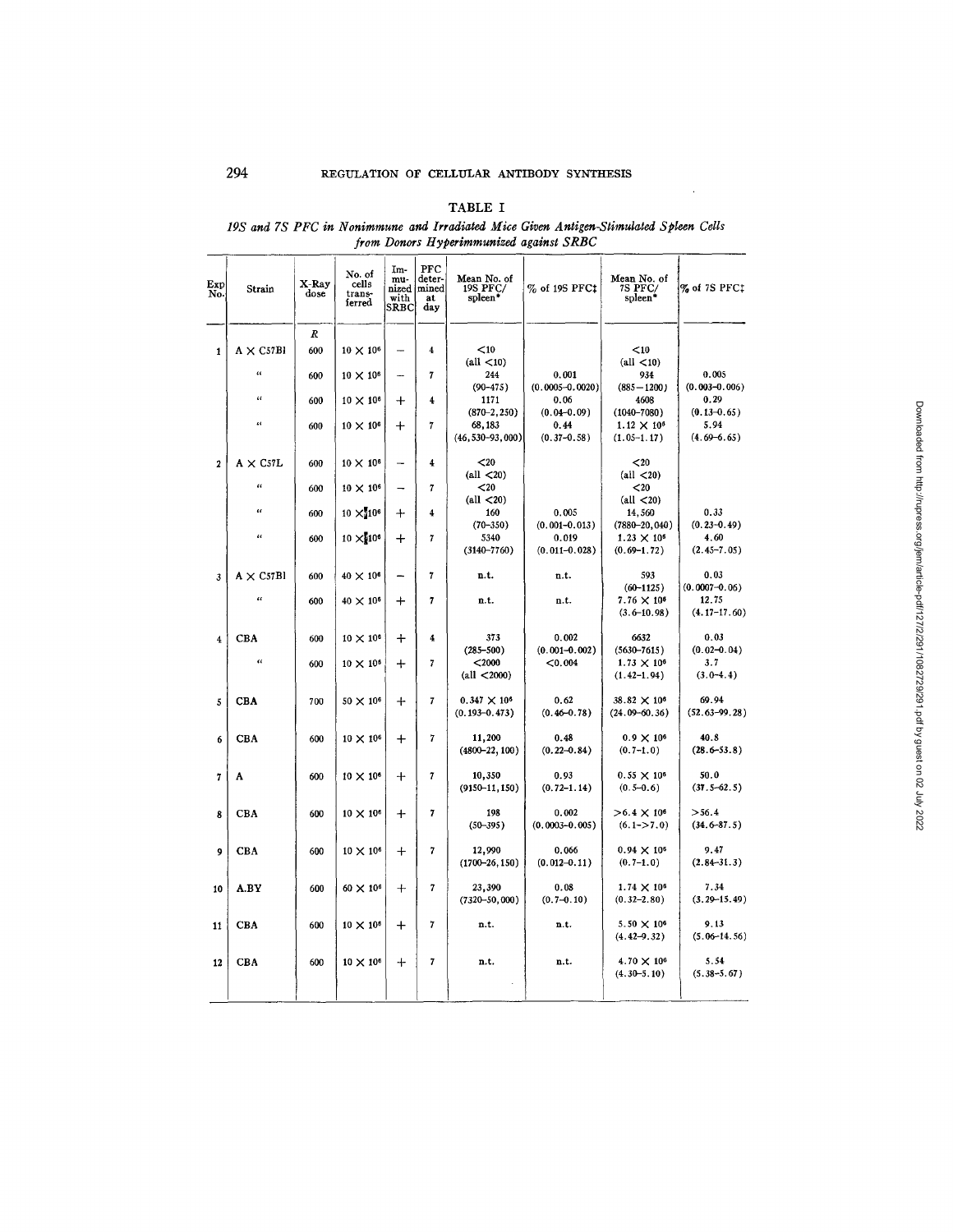| $_{\rm Exp}$<br>Nō. | Strain        | X-Ray<br>dose | No. of<br>cells<br>trans-<br>ferred | Im-<br>mu-<br>with<br><b>SRBC</b> | PFC<br>deter-<br>nized mined<br>at<br>day | Mean No. of<br>19S PFC/<br>spleen* | % of 19S PFC‡     | Mean No. of<br><b>7S PFC/</b><br>spleen* | % of 7S PFCt     |
|---------------------|---------------|---------------|-------------------------------------|-----------------------------------|-------------------------------------------|------------------------------------|-------------------|------------------------------------------|------------------|
|                     |               | R             |                                     |                                   |                                           |                                    |                   |                                          |                  |
| 13                  | <b>CBA</b>    | 600           | $10 \times 10^6$                    | $\div$                            | 7                                         | n.t.                               | n.t.              | $3.52 \times 10^{6}$                     | 4.55             |
|                     |               |               |                                     |                                   |                                           |                                    |                   | $(1.68 - 5.76)$                          | $(2.97 - 7.20)$  |
|                     |               |               |                                     |                                   |                                           |                                    |                   |                                          |                  |
| 15                  | <b>CBA</b>    | 600           | $40 \times 10^6$                    | $\ddot{}$                         | 7                                         | 2480                               | 0.016             | $1.05 \times 10^{6}$                     | 7.9              |
|                     |               |               |                                     |                                   |                                           | $(200 - 7150)$                     | $(0.001 - 0.040)$ | $(0.25 - 1.49)$                          | $(3.5 - 13.4)$   |
|                     |               |               |                                     |                                   |                                           |                                    |                   |                                          |                  |
| 16                  | <b>CBA</b>    | 600           | $10 \times 10^8$                    | $^{+}$                            | 7                                         | n.t.                               | n.t.              | $1.84 \times 10^{6}$                     | 2.49             |
|                     |               |               |                                     |                                   |                                           |                                    |                   | $(0.57 - 3.72)$                          | $(0.94 - 5.81)$  |
| 17                  | <b>CBA</b>    | 600           | $10 \times 10^6$                    | $^{+}$                            | $\overline{\phantom{a}}$                  | 59.890                             | 0.105             | $6.86 \times 10^{6}$                     | 11.78            |
|                     |               |               |                                     |                                   |                                           | $(32, 200 - 100, 000)$             | $(0.45 - 0.200)$  | $(1.78 - 10.0)$                          | $(2.78 - 17.86)$ |
|                     |               |               |                                     |                                   |                                           |                                    |                   |                                          |                  |
| 18                  | <b>CBA</b>    | 600           | $10 \times 10^6$                    | $+$                               | 7                                         | n.t.                               | n.t.              | $3.76 \times 10^{6}$                     | 7.83             |
|                     |               |               |                                     |                                   |                                           |                                    |                   | $(1.13 - 8.31)$                          | $(1.77 - 17.50)$ |
| 19                  | <b>CBA</b>    | 600           | $10 \times 10^6$                    | $\ddot{}$                         | 7                                         | n.t.                               | n.t.              | $2.28 \times 10^{6}$                     | 3.52             |
|                     |               |               |                                     |                                   |                                           |                                    |                   | $(0.49 - 4.20)$                          | $(0.96 - 5.26)$  |
|                     |               |               |                                     |                                   |                                           |                                    |                   |                                          |                  |
| 20                  | $A \times 5M$ | 900           | $50 \times 10^6$                    | $\ddot{+}$                        | $\overline{7}$                            | 25                                 | 0.002             | $0.29 \times 10^{6}$                     | 2.41             |
|                     |               |               |                                     |                                   |                                           | $(0 - 50)$                         | $(0 - 0.103)$     | $(0.19 - 0.39)$                          | $(2.38 - 2.44)$  |
|                     |               |               |                                     |                                   |                                           |                                    |                   |                                          |                  |
| 21                  | $A \times 5M$ | 600           | $40 \times 10^6$                    | $+$                               | 7                                         | 29.540                             | 0.07              | $0.45 \times 10^{6}$                     | 0.99             |
|                     |               |               |                                     |                                   |                                           | $(20, 175 - 39, 600)$              | $(0.04 - 0.10)$   | $(0.28 - 0.530)$                         | $(0.70 - 1.10)$  |
|                     |               |               |                                     |                                   |                                           |                                    |                   |                                          |                  |

TABLE *I--concluded* 

n.t., not tested.

\* Figures within parenthesis indicate range.

% PFC, No. of PFC/spleen X 100 divided by No. **of spleen cells.** 

tried to suppress the 7S PFC by treating the spleen cells with puromycin  $(200 \ \mu g/ml)$ in vitro for 30 min at 37°C and thereafter determine the number of 7S PFC in the presence of puromycin. After treatment with puromycin all 7S PFC disappeared, whereas the expected numbers were found in untreated controls. Thus, plaque formation was caused by active antibody synthesis.

*Cellular 7S Production in Actively or Passively Immunized Irradiated Recipients.--The* previous findings show that 7S antibody-producing cells from immune animals have a marked ability to increase in number to such an extent that they may constitute the major part of the spleen cell population, after they have been transferred into irradiated nonimmune recipients together with the specific antigen. Thus, the comparatively low proportion of 7S PFC found in hyperimmune animals cannot be caused by an inherent inability of 7S-producing cells to increase in number by multiplication or nonmitotic differentiation after antigen stimulation. If antibody feedback is responsible for the limitation of the number of 7S PFC in hyperimmune animals, it is to be expected that transfer of immune cells with SRBC into already immunized and X-irradiated recipients would lead to a lower number of 7S PFC 7 days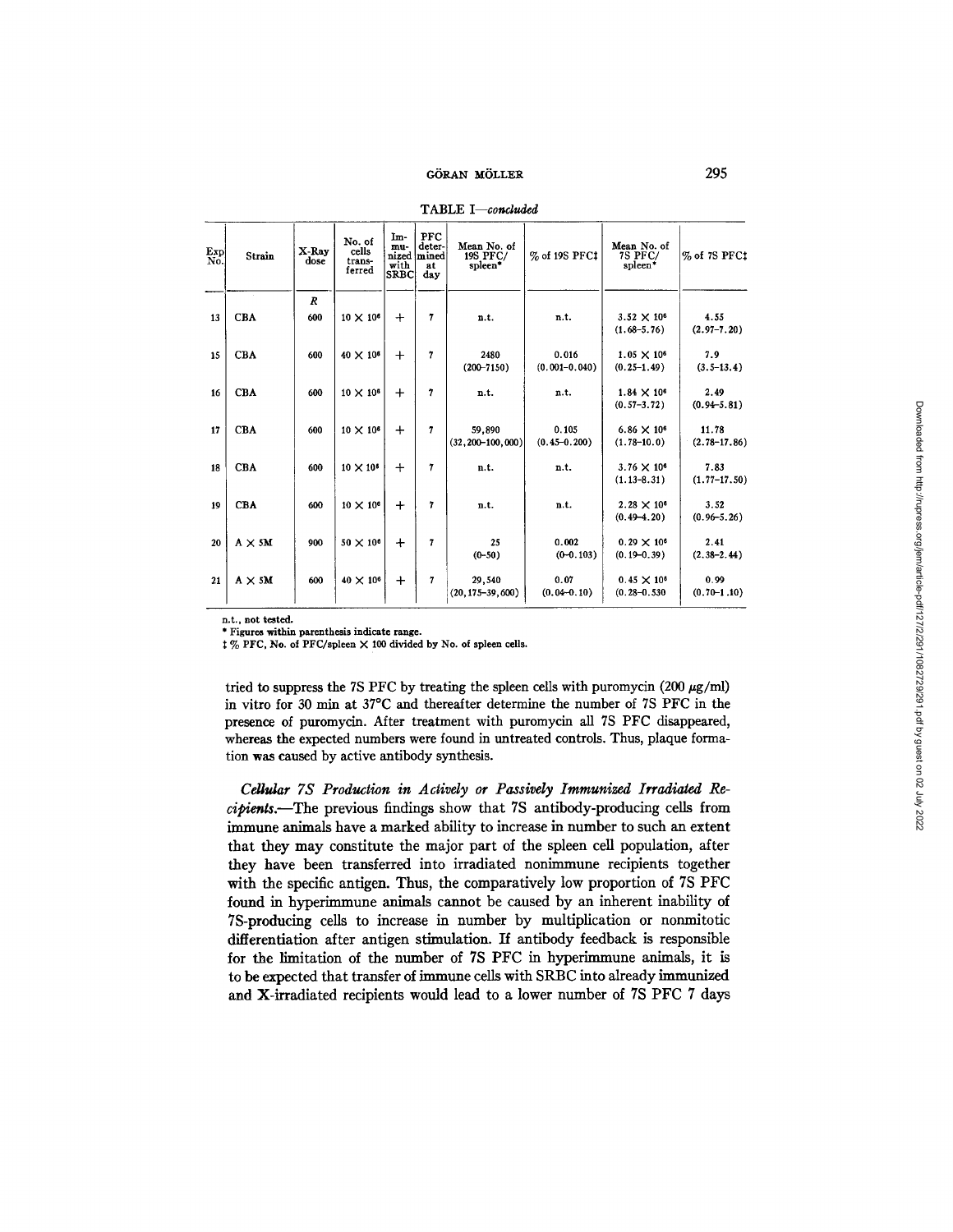later, as compared with the number in nonimmune hosts. Experiments were performed to test this idea.

Immune cells mixed with SRBC were injected into irradiated (600 R) recipients which had been previously hyperimmunized against SRBC. As a comparison nonimmune animals were similarly treated. Controls included irradiated hyperimmune and nonimmune animals, respectively, which were given only SRBC. As shown in Table III the nonimmune controls did not develop any 7S PFC. The number of 7S



FIG. 1. Number of 7S PFC/spleen against SRBC 4 and 7 days after the intraveous inoculation of 10  $\times$  10<sup>6</sup> hyperimmune spleen cells mixed with antigen into irradiated (600 R) nonimmune syngeneic recipients. The figure shows three separate experiments performed in  $(A \times$ C57BL)F<sub>1</sub> ( $\times$ — $\times$ ), (A  $\times$  C57L)F<sub>1</sub> ( $\circ$ — $\circ$ ), and CBA ( $\bullet$ — $\bullet$ ) mice. The dotted line indicates the exponential mean curve of the three experiments.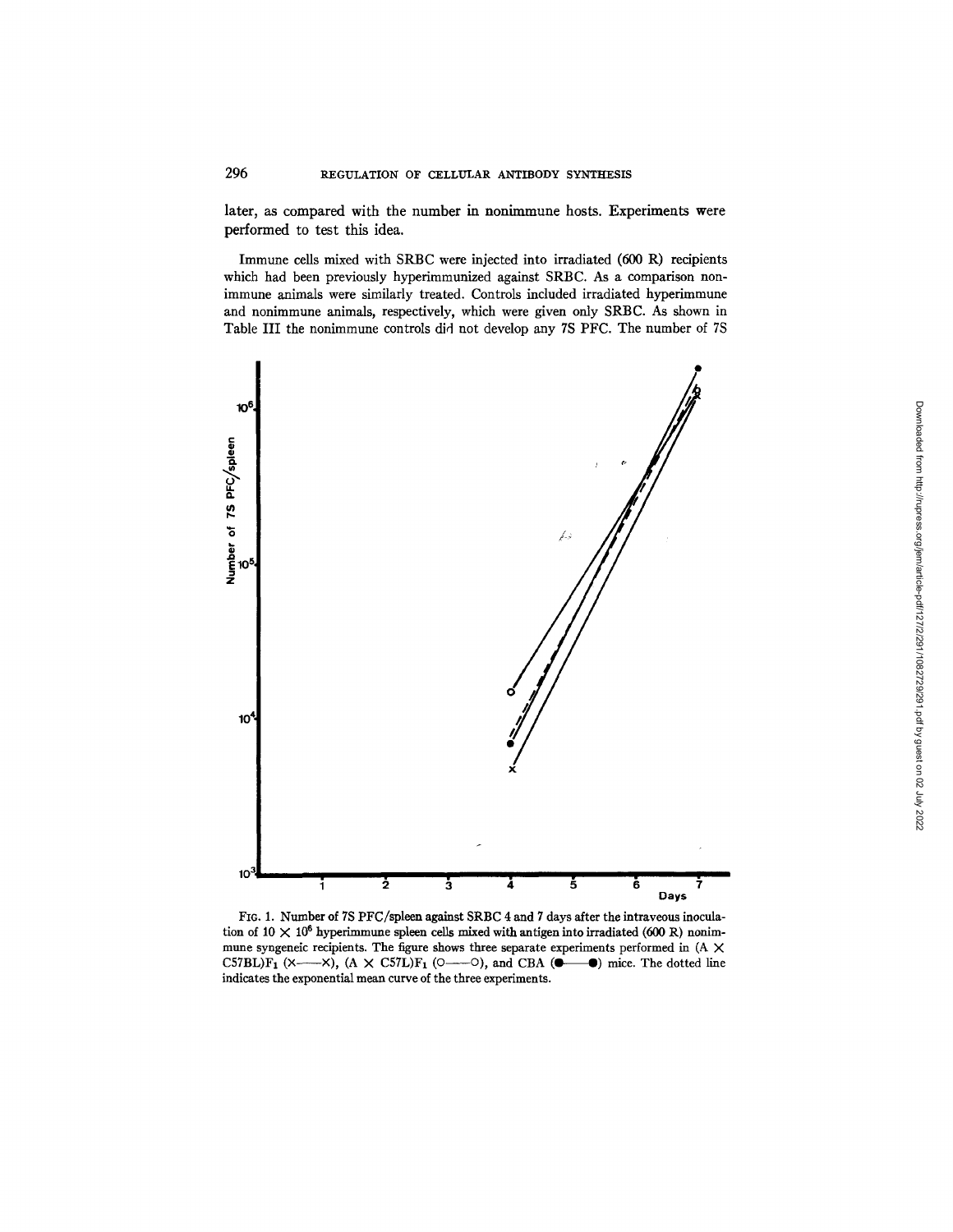PFC in immune, irradiated, and SRBC-injected controls varied between 230-3500 PFC per spleen, but it was still much lower than in hyperimmune nonirradiated animals. Thus, irradiation efficiently suppressed active antibody synthesis. This is in accordance with previous findings (2). The proportion of 7S PFC in nonimmune

|                         |                  |                | Given Spleen Cells Immunized against SRBC |                     |                           |                       |                      |                     |                     |
|-------------------------|------------------|----------------|-------------------------------------------|---------------------|---------------------------|-----------------------|----------------------|---------------------|---------------------|
| Exp.                    |                  | $\mathbf{x}$ - | No. of                                    | Immu-<br>nized      | PFC<br>and<br>titers      | Mean<br>No. of        | Mean No. of 7S       | Mean logs titers in |                     |
| No.                     | Strain           | Ray            | cells<br>dose transferred                 | with<br><b>SRBC</b> | deter-<br>mined<br>at dav | 19S<br>PFC/<br>spleen | PFC/spleen           | hemolysis*          | aggluti-<br>nation* |
|                         |                  | R              |                                           |                     |                           |                       |                      |                     |                     |
| $\mathbf{1}$            | $A \times C57B1$ |                | 600 10 $\times$ 10 <sup>6</sup>           |                     | 7                         | 244                   | 934                  | 8.5                 | 4.0                 |
|                         |                  |                |                                           |                     |                           |                       |                      | $(8-10)$            | $(3-5)$             |
|                         | $A \times C57B1$ |                | $600 10 \times 10^6$                      | $\mathrm{+}$        | 7                         | 68,183                | $1.12 \times 10^{6}$ | >23.3               | 21.8                |
|                         |                  |                |                                           |                     |                           |                       |                      | $(21 - > 24)$       | $(20-24)$           |
| $\mathbf{2}$            | <b>CBA</b>       |                | $600 10 \times 10^{6}$                    | ┿                   | 4                         | 373                   | 6622                 |                     | 15.0                |
|                         |                  |                |                                           |                     |                           |                       |                      |                     | $(14-16)$           |
|                         | <b>CBA</b>       |                | $600 10 \times 10^6$                      | $\div$              | $\overline{7}$            | $<$ 2000              | $16.4 \times 10^{6}$ |                     | 22.7                |
|                         |                  |                |                                           |                     |                           |                       |                      |                     | $(21 - 25)$         |
| 3                       | $A \times 5M$    |                | $600 40 \times 10^6$                      | $\div$              | 7                         | $\left 29,540\right $ | $0.45 \times 10^{6}$ | 19.0                | 15.5                |
|                         |                  |                |                                           |                     |                           |                       |                      | $(17-21)$           | $(14-18)$           |
|                         |                  |                |                                           |                     |                           |                       |                      |                     |                     |
| $\overline{\mathbf{4}}$ | $A \times C57B1$ |                | $600 40 \times 10^6$                      |                     | 7                         |                       | 593                  | 11.5                | 12.0                |
|                         |                  |                |                                           |                     |                           |                       |                      | $(10-13)$           | $(10-14)$           |
|                         | $A \times C57B1$ |                | $600 40 \times 10^6$                      | $\div$              | 7                         |                       | $7.76 \times 10^{6}$ | >25.0               | 21.3                |
|                         |                  |                |                                           |                     |                           |                       |                      | $(25 - 25)$         | $(19 - 25)$         |
| 5                       | $A \times C57L$  |                | $600 10 \times 10^6$                      |                     | 4                         | $20$                  | $20$                 | < 3.0               | < 3.0               |
|                         | $A \times C57L$  |                | $600 10 \times 10^6$                      | $+$                 | 4                         | 160                   | 13,345               | 7.3                 | 8.8                 |
|                         |                  |                |                                           |                     |                           |                       |                      | $(5-9)$             | $(8-10)$            |
|                         | $A \times C57L$  |                | $600 10 \times 10^6$                      |                     | 7                         | $20$                  | $20$                 | 5.0                 | 5.8                 |
|                         |                  |                |                                           |                     |                           |                       |                      | $(4-8)$             | $(5-8)$             |
|                         | $A \times C57L$  |                | $600 10 \times 10^6$                      | $\div$              | 7                         | 5340                  | $1.23 \times 10^{6}$ | 20.0                | 21.3                |
|                         |                  |                |                                           |                     |                           |                       |                      | $(18-23)$           | $(21-22)$           |
|                         |                  |                |                                           |                     |                           |                       |                      |                     |                     |

TABLE II *Hemolysin and 2-ME-Resistant A gglutinin Tilers in Irradiated Nonimmune Mice* 

\* Figures within parenthesis indicate range of reciprocal of log<sub>2</sub> titers.

recipients of stimulated spleen cells was high (2.8-17.9%) as expected (Table III), whereas it was considerably lower in immunized recipients (0.07-3.0%). The degree of suppression of the proportion of 7S PFC varied between 89 and 98% and the total number of 7S PFC per spleen was even more suppressed (94-100%). 19S PFC in immune recipients were considerably lower than in nonimmune recipients, the percentage of suppression with regard to the total number being 69% and with respect to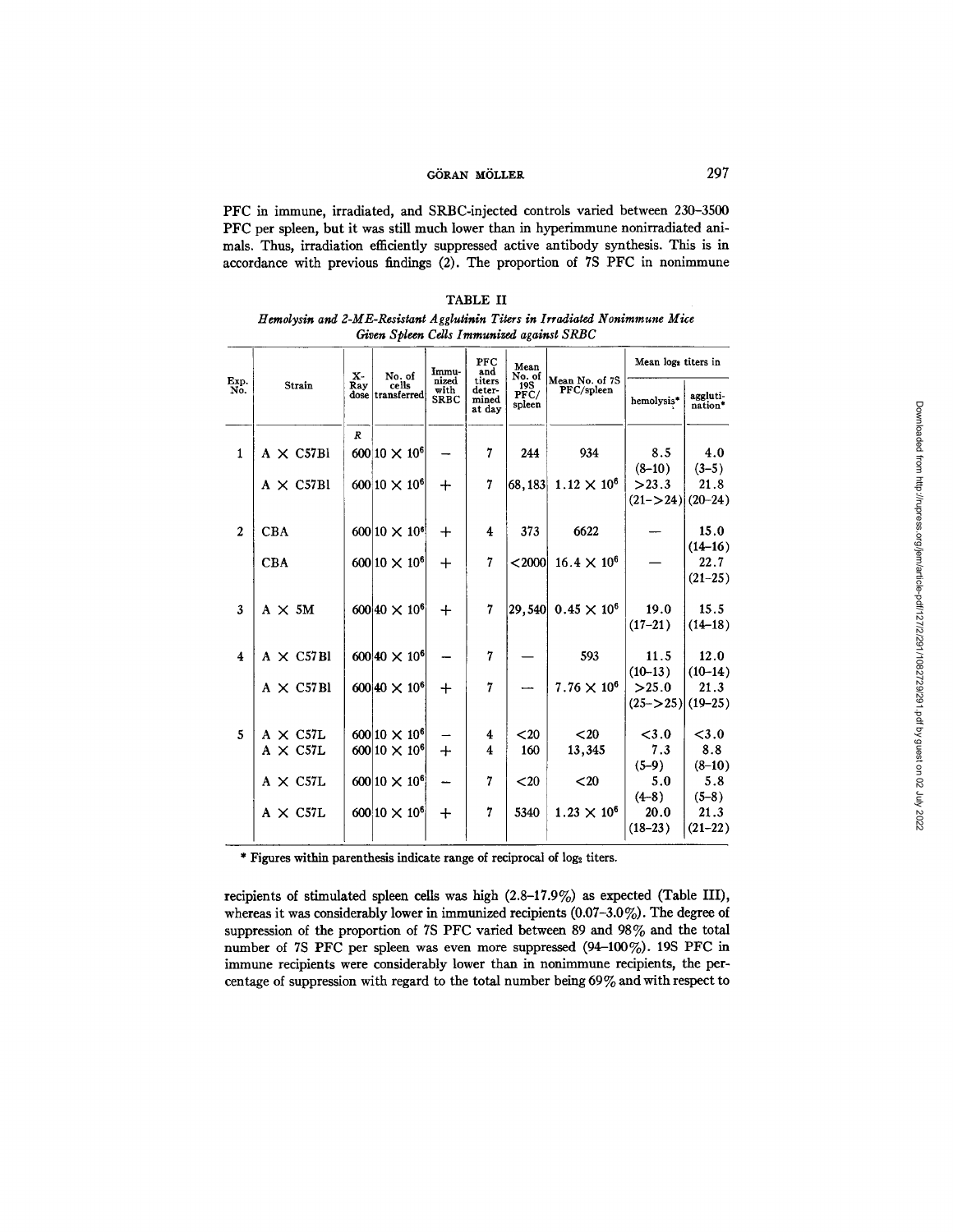|                                                                                                                                                                                            | S 7S PFC                                                                                   |                  |                                         |                           |                 | 69.233.394.288.7      |                                   |                          |                                |                   |                     |                 | 99.897.8         |                                |
|--------------------------------------------------------------------------------------------------------------------------------------------------------------------------------------------|--------------------------------------------------------------------------------------------|------------------|-----------------------------------------|---------------------------|-----------------|-----------------------|-----------------------------------|--------------------------|--------------------------------|-------------------|---------------------|-----------------|------------------|--------------------------------|
| as compared with<br>nonimmune hosts of<br>$\%$ suppression in immune recipients                                                                                                            | $\frac{\text{ab}}{\text{2b}}$ SLC/                                                         |                  |                                         |                           |                 |                       |                                   |                          |                                |                   |                     |                 |                  |                                |
|                                                                                                                                                                                            | 314<br>SI 26<br>S6I                                                                        |                  |                                         |                           |                 |                       |                                   |                          |                                |                   |                     |                 |                  |                                |
|                                                                                                                                                                                            | abjeen<br>102 BEC\                                                                         |                  |                                         |                           |                 |                       |                                   |                          |                                |                   |                     |                 |                  |                                |
|                                                                                                                                                                                            | $%$ of 7S PFC*                                                                             |                  |                                         | $(2.78 - 17.86)$<br>0.055 | $(0.01 - 0.10)$ | 1.51                  | $(0.47 - 2.97)$                   |                          | 0.065                          | $(0.028 - 0.094)$ | 5.54                | $(5.38 - 5.69)$ | 0.12             |                                |
| No. of 7S PFC                                                                                                                                                                              | per spleen                                                                                 |                  | $6.86 \times 10^{6}$<br>$(1.78 - 10.0)$ | 880                       | $(230 - 1530)$  | $0.395 \times 10^{6}$ | $(0.03 - 0.18)$ $(0.188 - 0.793)$ |                          | 2943                           | $(2260 - 3560)$   | $4.7 \times 10^{6}$ | $(4.3 - 5.1)$   | 11,500           | $(6500-19,000)$ $(0.067-0.17)$ |
|                                                                                                                                                                                            | % 19S PFC*                                                                                 | 0.105            |                                         | 0.10                      | $(0.03 - 0.12)$ | 0.07                  |                                   | ند<br>¤                  | $\vec{a}$                      |                   | i.<br>E             |                 | i.<br>E          |                                |
| No. of 19S PFC                                                                                                                                                                             | per spleen                                                                                 | 59,890           | $(32, 200-2100, 000)$ $(0.045-0.20)$    | 1528                      | $(1200 - 1855)$ | 18,465                | $(10, 125 - 28, 750)$             | n.t.                     | $\ddot{a}$                     |                   | i.<br>E             |                 | $\frac{1}{n}$    |                                |
| deter-<br>PFC                                                                                                                                                                              | mined<br>at day                                                                            | 1                |                                         | r,                        |                 | n                     |                                   |                          |                                |                   |                     |                 |                  |                                |
| $\begin{array}{c}\n\hline\n\text{m}^{\text{1}}\text{1} & \text{1} \\ \hline\n\text{m}^{\text{1}}\text{1} & \text{1} \\ \text{m}^{\text{1}}\text{1} & \text{1} \\ \text{SBBC}\n\end{array}$ |                                                                                            | $\ddag$          |                                         | $+$                       |                 | $+$                   |                                   |                          | $\boldsymbol{+}\boldsymbol{+}$ |                   | ┿                   |                 | $^{+}$           |                                |
| No. of cells                                                                                                                                                                               |                                                                                            | $10 \times 10^6$ |                                         | $\bigg $                  |                 | $10 \times 10^6$      |                                   | $\overline{\phantom{a}}$ | $\overline{\phantom{a}}$       |                   | $10 \times 10^6$    |                 | $10 \times 10^6$ |                                |
| $X$ -Ray                                                                                                                                                                                   |                                                                                            | 8<br>$\approx$   |                                         | 8                         |                 | 8                     |                                   | 8                        | 8                              |                   | g                   |                 | 8                |                                |
| Immune                                                                                                                                                                                     | $\begin{array}{c}\n\text{status} \\ \text{of} \\ \text{recip} \\ \text{inms}\n\end{array}$ | ΧIβ              |                                         | $\overline{H}$            |                 | Ξ                     |                                   | Z                        | Ħ                              |                   | Z                   |                 | Ξ                |                                |
| Strain                                                                                                                                                                                     |                                                                                            | CBA <sub>1</sub> |                                         | 3                         |                 | 4                     |                                   | CBA                      | ¥,                             |                   | ¥                   |                 | 4                |                                |
| $\frac{1}{N}$                                                                                                                                                                              |                                                                                            |                  |                                         |                           |                 |                       |                                   | $\mathbf{\hat{z}}$       |                                |                   |                     |                 |                  |                                |

**!**   $\sim$ TABLE III

 $$\mathfrak{X}$  Four mice per group.<br> $$\mathfrak{X}$  M, nonimmune.<br> $[\mathfrak{I} \mathfrak{I}, \mathfrak{h}$ yperimmunized.<br> $\P$  n.t., not tested.

**298** REGULATION OF CELLULAR ANTIBODY SYNTHESIS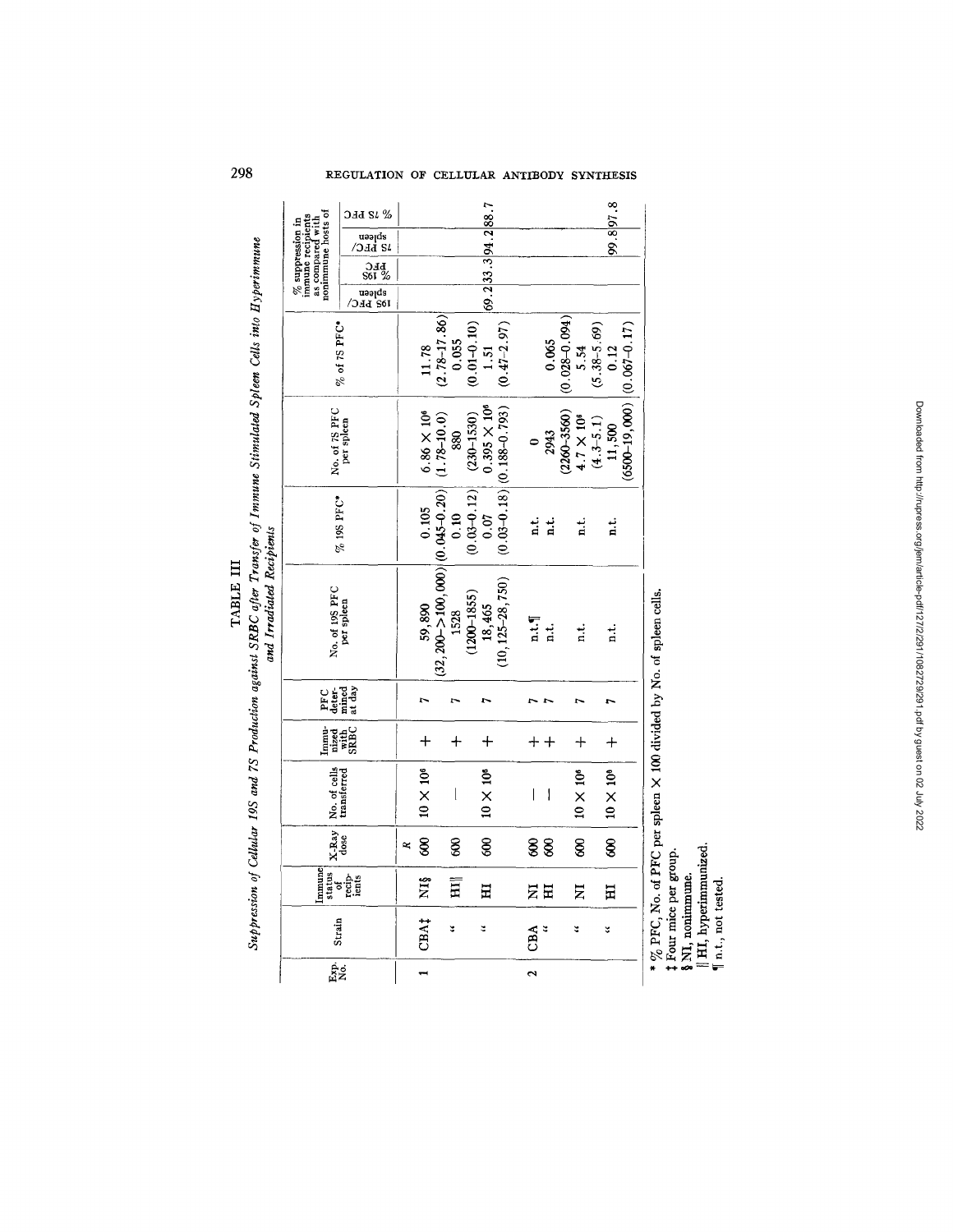the proportion 19S PFC being 33%. It seems likely that the preexisting antibodies in the immunized animals were responsible for suppression of the development of 7S PFC.

It is to be expected that passive transfer of hyperimmune sera also would suppress cellular antibody synthesis in irradiated nonimmune recipients in this system. Direct experiments confirmed this (Table IV). Hyperimmune sera, derived from animals immunized repeatedly against SRBC, were injected intraperitoneally into recipients which subsequently were given immune cells mixed with SRBC. The antibodies were injected intraperitoneally 1 hr after the intravenous inoculation of the spleen ceils. The antibodies were derived from animals immunized for a longer time period and more often than the donors of the transferred cells. The antiserum-treated recipients developed fewer 19S and 7S PFC, the degree of suppression in comparison with nonantibody-treated irradiated controls ranging from 53 to 70% with regard to the proportion of 7S PFC from 80 to 85% with respect to the total number. 19S antibody synthesis was suppressed to an equal extent (Table IV).

*Serial Transfer of Antigen-Sensitive Cells in Irradiated Hosts.*—The increase of the number of 7S PFC after transfer of immune cells mixed with antigen is most likely due to proliferation of antigen-reactive precursor ceils. Although the antigen-sensitive cells may be identical with the 7S PFC present in the inoculum, various findings suggest that they are different. Thus, antigensensitive cells studied by an analogous transfer system can be efficiently suppressed by a heterologous antilymphocyte serum, whereas 7S PFC are unaffected or only slightly suppressed? Furthermore, passive transfer of specific antibodies effectively inhibits the development of antibody-producing cells, whereas antigen-sensitive cells are relatively unaffected, as revealed by a normal secondary response (for references see reference 3). Finally, physical separation of antibody-producing cells from a lymphoid cell population by glasswool filtration does not remove the antigen-sensitive cells capable of responding to antigen in a secondary host.<sup>4</sup> Therefore, it seemed possible to study the proliferative capacity and the longevity of antigen-sensitive cells by serial transfers of immune cell populations in irradiated recipients.

As shown above very few 7S PFC were recovered in the spleens of animals given immune cells alone (without antigen stimulation). In order to test whether such spleens contained antigen-sensitive ceils, they were transferred into irradiated recipients in the presence of SRBC. Several experiments of this type were performed, but it was constantly found that a second transfer with antigen, carried out 7 days after the first, did not lead to reestablishment of antibody production. Therefore, it would appear that antigen-sensitive cells were rapidly lost in the secondary host in the absence of antigen.

<sup>&</sup>lt;sup>3</sup> Möller, G., and C. Zukoski. Suppression by antilymphocyte serum of 7S memory cells. Manuscript to be published.

<sup>4</sup> Wigzell, H. Personal communication.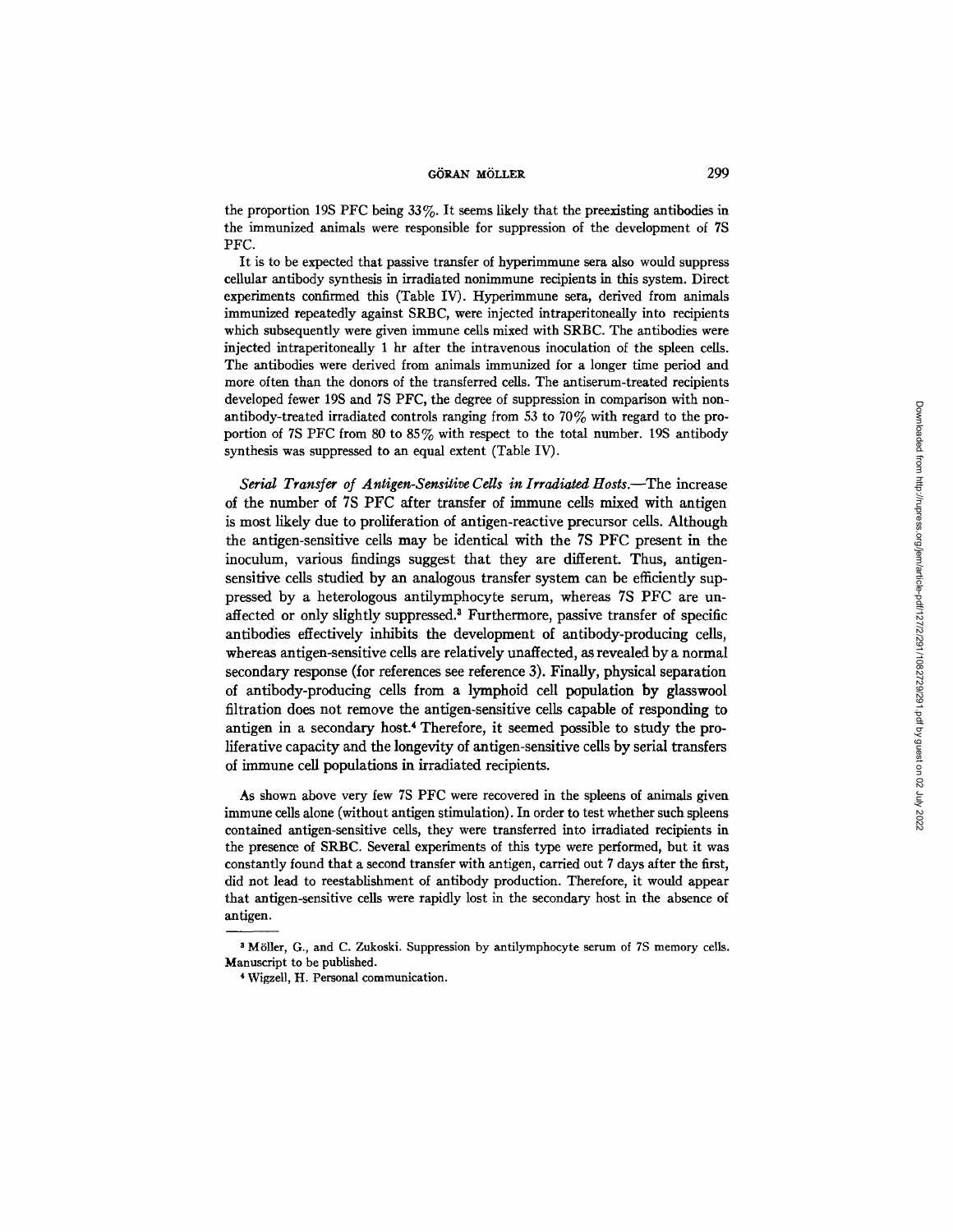|                                |                                                                                                | 84 70<br>PFC                                                                |        |                    |                 | 69.9                  |                   |                       |                   | 52.9                |                                                                    |  |
|--------------------------------|------------------------------------------------------------------------------------------------|-----------------------------------------------------------------------------|--------|--------------------|-----------------|-----------------------|-------------------|-----------------------|-------------------|---------------------|--------------------------------------------------------------------|--|
|                                | $\frac{\%}{\%}$ suppression in antibody-treated as compared with untreated host with regard to | )<br>PHO<br>Shem                                                            |        |                    |                 | 80.4                  |                   |                       |                   | 20.0   84.9         |                                                                    |  |
|                                |                                                                                                | $\frac{\%~195}{\mathrm{PFC}}$                                               |        |                    |                 | 98.5   95.3           |                   |                       |                   |                     |                                                                    |  |
|                                |                                                                                                | $\begin{array}{c}\n 195 \\  \hline\n \text{PFC} \\\text{green} \end{array}$ |        |                    |                 |                       |                   |                       |                   | 66.2                |                                                                    |  |
|                                | % 75 PFC                                                                                       |                                                                             | 0.93   | $(0.68 - 1.32)$    | 0.28            | $(0.12 - 0.67)$       | 0.17              | $(0.14 - 0.20)$       | 0.08              | $(0.02 - 0.22)$     |                                                                    |  |
|                                | Mean no. of 7S<br>PFC/spleen§                                                                  |                                                                             |        | $0.24\times10^6$   | $(0.19 - 0.29)$ | $0.047 \times 10^{6}$ | $(0.025 - 0.075)$ | $0.105 \times 10^{6}$ | $(0.089 - 0.142)$ | $0.019 \times 10^6$ | $(0.017 - 0.021)$                                                  |  |
| Stimulated Immune Spleen Cells | % 19S PFC                                                                                      |                                                                             | 0.04   | $(0.002 - 0.089)$  | 0.0019          | $(0.0006 - 0.0028)$   | 0.005             | $(0.002 - 0.008)$     | 0.004             | $(0.001 - 0.008)$   |                                                                    |  |
|                                | Mean No. of 19S<br>PFC/splen§                                                                  |                                                                             | 12,300 | $(4500 - 28, 500)$ | 380             | $(150 - 750)$         | 3081              | $(1625 - 7200)$       | 1030              | $(600 - 1500)$      | * Mouse anti-sheep red blood cells serum from hyperimmune animals. |  |
|                                | etermined                                                                                      | лер 18<br>ыc                                                                |        |                    |                 |                       |                   |                       |                   |                     |                                                                    |  |
|                                |                                                                                                | t teatment‡<br>Vntibody                                                     |        |                    |                 |                       |                   | $\mathbf{I}$          |                   | $+$                 |                                                                    |  |
|                                | No. of cells  <br>transferred                                                                  |                                                                             |        | $10 \times 10^{6}$ |                 | $10 \times 10^6$ +    |                   | $10\times10^6$        |                   | $10 \times 10^{6}$  |                                                                    |  |
|                                | $X$ -Ray                                                                                       |                                                                             | Ŕ,     | 88                 |                 | g                     |                   | g                     |                   | 8                   |                                                                    |  |
|                                | Strain                                                                                         |                                                                             |        | $ $ CBA            |                 | CBA                   |                   | <b>C57L</b>           |                   | CS7L                |                                                                    |  |
|                                | g.<br>Ngj                                                                                      |                                                                             |        |                    |                 |                       |                   | $\ddot{\phantom{1}}$  |                   |                     |                                                                    |  |

Suppression of Cellular 19S and 7S Synthesis by Passively Administered Antibody\* in Nontimmune and Irradiated Mice Given Antieen (SRBC) TABLE IV

o °~ o **i** 

 $\mathbf{H} \times \mathbf{E}$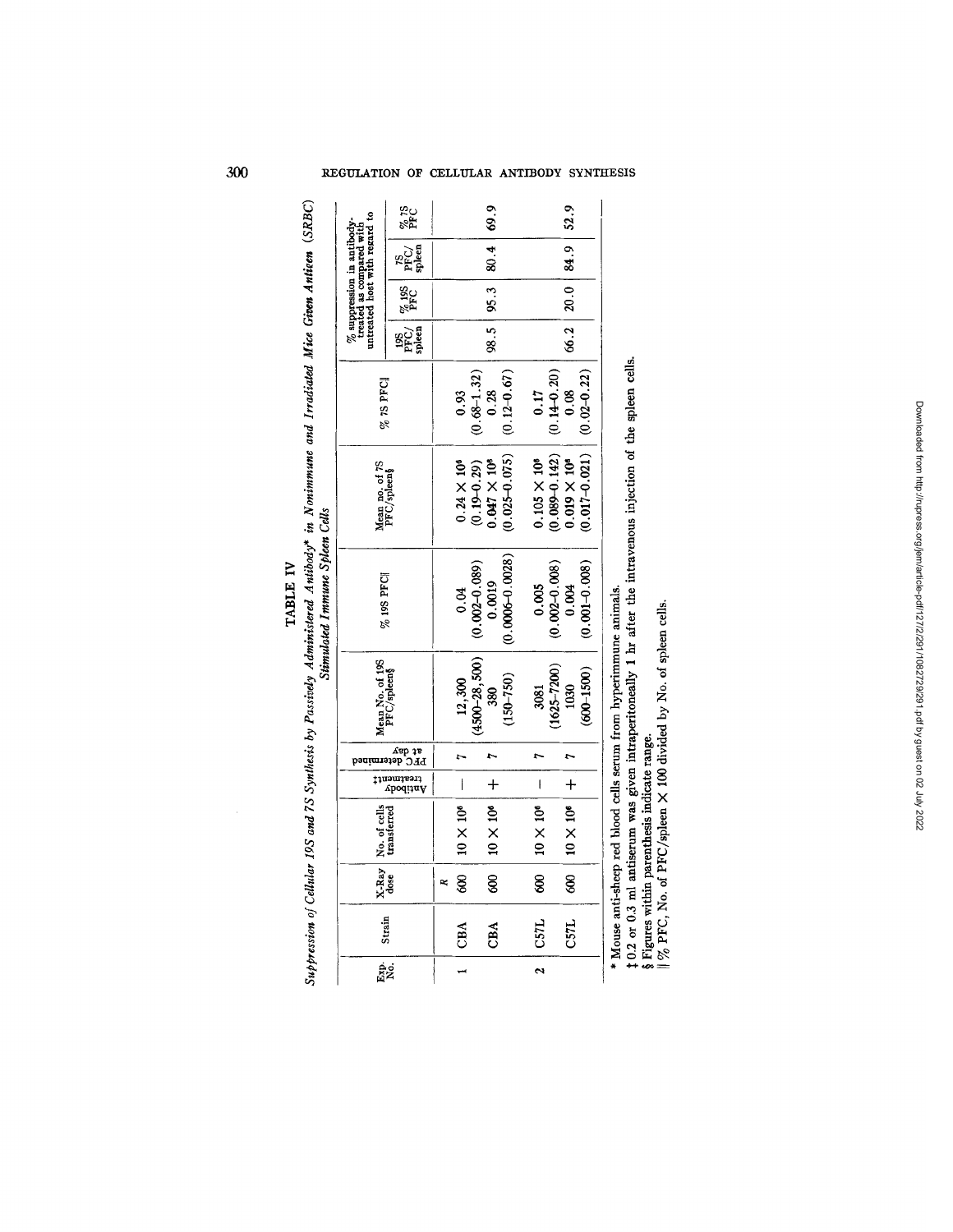TABLE V<br>Development of 75 PFC after Serial Transfers in Nonimume and Irradiated of Repeatedly Antigen-Stimulated Spleen Cells from Donors Originally Hyperimmunized<br>against SRBC

| Passage 8 | 85 13<br>PFC<br>spleen<br>DAT BL | a.t.<br>i                                | ti.<br>1.4                                          | $<$ 1000 $ <$ 0.01                                    | ı.<br>i                                             | $\frac{1}{2}$<br>i.                                     | i<br>a.t.                                          | ti<br>A<br>نہ<br>آ                        | i.<br>i.                                  |
|-----------|----------------------------------|------------------------------------------|-----------------------------------------------------|-------------------------------------------------------|-----------------------------------------------------|---------------------------------------------------------|----------------------------------------------------|-------------------------------------------|-------------------------------------------|
|           | $\frac{9}{2}$ <sub>26</sub>      | $(0 - 0.029)$<br>0.012                   | ن<br>a                                              | $0.01$                                                | i.<br>H                                             | ti<br>A                                                 | i                                                  | i.                                        | a.t.                                      |
| Passage 7 | $75~\mathrm{PFC}/$ spiesn        | $(0 - 156)$<br>214                       | i.<br>E                                             | (a   < 1000)<br>0000                                  | 1. t                                                | i.                                                      | ı.                                                 | نه<br>ف                                   | i.<br>A                                   |
|           | % 75 PFC                         | $(0.04 - 0.06)$<br>0.05                  | $\frac{5}{2}$                                       | $(0.8 - 2.4)$<br>1.46                                 | <0.0001                                             | d.                                                      | i                                                  | i.                                        | ند<br>¤                                   |
| Passage 6 | 7S PFC/<br>spleen                | $(7000 - 10, 000)$<br>8300               | (all < 1000)<br><1000                               | $0.45 \times 10^{6}$<br>$(0.35 - 0.59)$               | (11< 10)<br>V<br>2                                  | نه<br>a                                                 | i                                                  | i                                         | i                                         |
| Passage 5 | $%$ is PFC                       | $(0.49 - 1.52)$<br>0.84                  | $(0.029 - 0.27)$<br>0.081                           | $(0.38 - 1.37)$<br>0.90                               | $(0.001 - 0.026)$<br>0.013                          | ă                                                       | ı.                                                 | i.                                        | i.                                        |
|           | 7S PFC/<br>spleen                | $0.115 \times 10^{6}$<br>$(0.06 - 0.22)$ | $(2250-37,100)$<br>10,941                           | $0.09 \times 10^{6}$<br>$(0.03 - 0.12)$               | $(500 - 7500)$<br>2750                              | a.t.                                                    | 吉                                                  | نہ<br>a                                   | i.                                        |
| Passage 4 | % 7S PFC                         | $(3.89 - 20.0)$<br>9.75                  | نه<br>ه                                             | $(3.6 - 28.5)$<br>12.0                                | $(0.05 - 0.20)$<br>0.13                             | d.                                                      | i.                                                 | i                                         | i.<br>R                                   |
|           | $75$ PFC/<br>spleta              | $(0.78 - 8.0)$<br>2.86 X 10 <sup>6</sup> | ن.<br>a                                             | $(0.21 - 5.47)$<br>$2.57 \times 10^{6}$               | $(0.008 - 0.015)$<br>$0.013 \times 10^{6}$          | نه<br>a                                                 | i.                                                 | نه<br>و                                   | i.<br>E                                   |
| Passage 3 | % 75 PFC                         | $(0.5 - 1.02)$ $(2.19 - 3.04)$<br>2.60   | 2.24                                                | $(6.4 - 19.2)$<br>10.3                                | $(0.9 - 3.0)$<br>1.93                               | $(3.8 - 14.2)$<br>9.98                                  | i                                                  | $(1.3 - 100.0)$<br>44.3                   | a.t.                                      |
|           | 7S PFC<br>spleen                 | $0.84 \times 10^{6}$                     | $(0.23 - 0.61)[(2.12 - 2.35)$<br>$0.42 \times 10^6$ | $(4.3 - 7.0)$<br>$4.23 \times 10^{6}$                 | $0.41 \times 10^{6}$<br>$(0.33 - 0.58)$             | $(0.31 - 1.39)$<br>$0.858 \times 10^{6}$                | a.                                                 | $(0.50 - 1.70)$<br>1.18 X 10 <sup>6</sup> | n.t                                       |
| Passage 2 | % 75 PFC                         | ti<br>d                                  | $(0.25 - 14.2)$<br>4.05                             | $(8.0 - 27.4)$<br>18.3                                | $(0.3 - 1.4)$<br>0.78                               | 3.13                                                    | $(12.2 - 40.3)$<br>26.3                            | $(1.4 - 6.5)$<br>4.47                     | $(2.49 - 3.35)$<br>3.13                   |
|           | $75$ PFC<br>spleen               | i.                                       | $(0.03 - 0.91)$<br>$0.38 \times 10^{6}$             | $(34.6 - 5)(2.5)(2.36 - 4.4)$<br>$2.65 \times 10^{6}$ | $(0.02 - 0.09)$<br>$0.06 \times 10^{6}$             | $(0.09 - 0.17)$ $(1.96 - 5.31)$<br>$0.12 \times 10^{6}$ | 3.17 X 10 <sup>6</sup>                             | $(0.02 - 1.74)$<br>$0.90 \times 10^{6}$   | $1.63 \times 10^6$                        |
| Passage 1 | $\%$ 7S PFC                      | $(3.5 - 13.4)$<br>$\ddot{ }$             | $(0.94 - 5.81)$<br>2.49                             | > 56.4                                                | $(2.84 - 31.3)$<br>9.47                             | $(2.84 - 31.3)$<br>9.47                                 | $(2.13.9 - 21.9)$ $(0.54 - 5.8)$<br>$>18.5$        | $(52.6 - 99.3)$<br>69.9                   | $(1.77-17.50)$ $(1.35-2.13)$<br>7.85      |
|           | 7S PFC<br>spleen                 | $(0.25 - 1.49)$<br>$1.05 \times 10^6$    | $(0.57 - 3.72)$<br>CBA 1.89 X 10 <sup>6</sup>       | $(6.1 - 27.0)$<br>CBA >6.4 X 10 <sup>6</sup>          | $4  $ CBA $  0.94 \times 10^{6}$<br>$(0.70 - 1.00)$ | CBA 0.94 X 106<br>$(0.70 - 1.00)$                       | (d.1 > 7.0)<br>$CBA$ >7.0 $\times$ 10 <sup>6</sup> | $(24.1 - 60.4)$<br>38.8 X 10 <sup>6</sup> | CBA $3.76 \times 10^6$<br>$(1.13 - 8.31)$ |
|           | Exp Strain                       | $\overline{a}$                           |                                                     |                                                       |                                                     |                                                         |                                                    | $\frac{1}{2}$                             |                                           |
|           |                                  |                                          | $\overline{\phantom{a}}$                            | .,                                                    |                                                     | t.                                                      | $\overline{\phantom{0}}$                           | ь                                         | œ                                         |

x  $\chi^$ **o**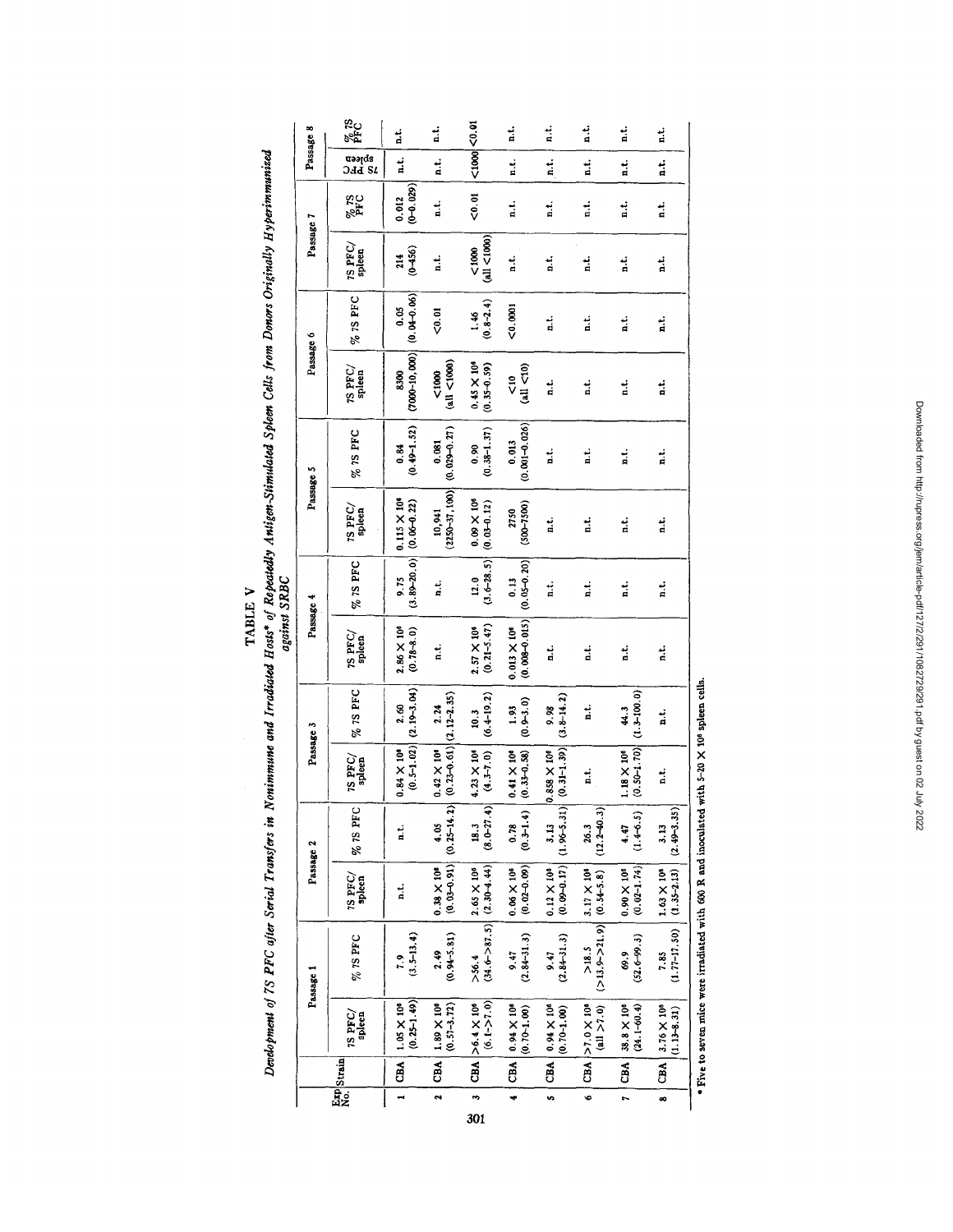To study the longevity of antigen-sensitive cells in the presence of antigen, serial transfers of antigen-stimulated immune cells were carried out. Such transfers were invariably successful for the first two to four generations and the number of 7S PFC in the recipient spleens after 7 days was within the expected range (Table V). However, during the fifth to sixth transfer the number of 7S PFC started to decline rapidly.



FIG. 2. 7S PFC/spleen, hemolytic, and hemagglutinating titers against SRBC during repeated passages of antigen-stimulated CBA spleen cells from hyperimmune donors in irradiated (600 R) nonimmune CBA recipients. Titers and 7S PFC were determined 7 days after transfer. Each point represents the mean value of at least five animals. The dotted lines in the curves for serum antibody titers between passage 4 and 5 indicate that the values for passage 4 were not determined in this experiment, but derived from an analogous experiment in the same strain, in which the number of 7S PFC was similar.

The decrease occurred simultaneously in all five to six recipients used in each group and the number of 7S PFC usually disappeared totally in one to two transfer generations. Repeated attempts to reestablish antibody synthesis after the 7S PFC had disappeared by further transfers in the presence of antigen always failed (Table V).

The failure to carry out serial transfers of immune cells may be caused by elimination of the antigen-sensitive cells or, alternatively, by suppression of active antibody production even though antigen-sensitive cells were present.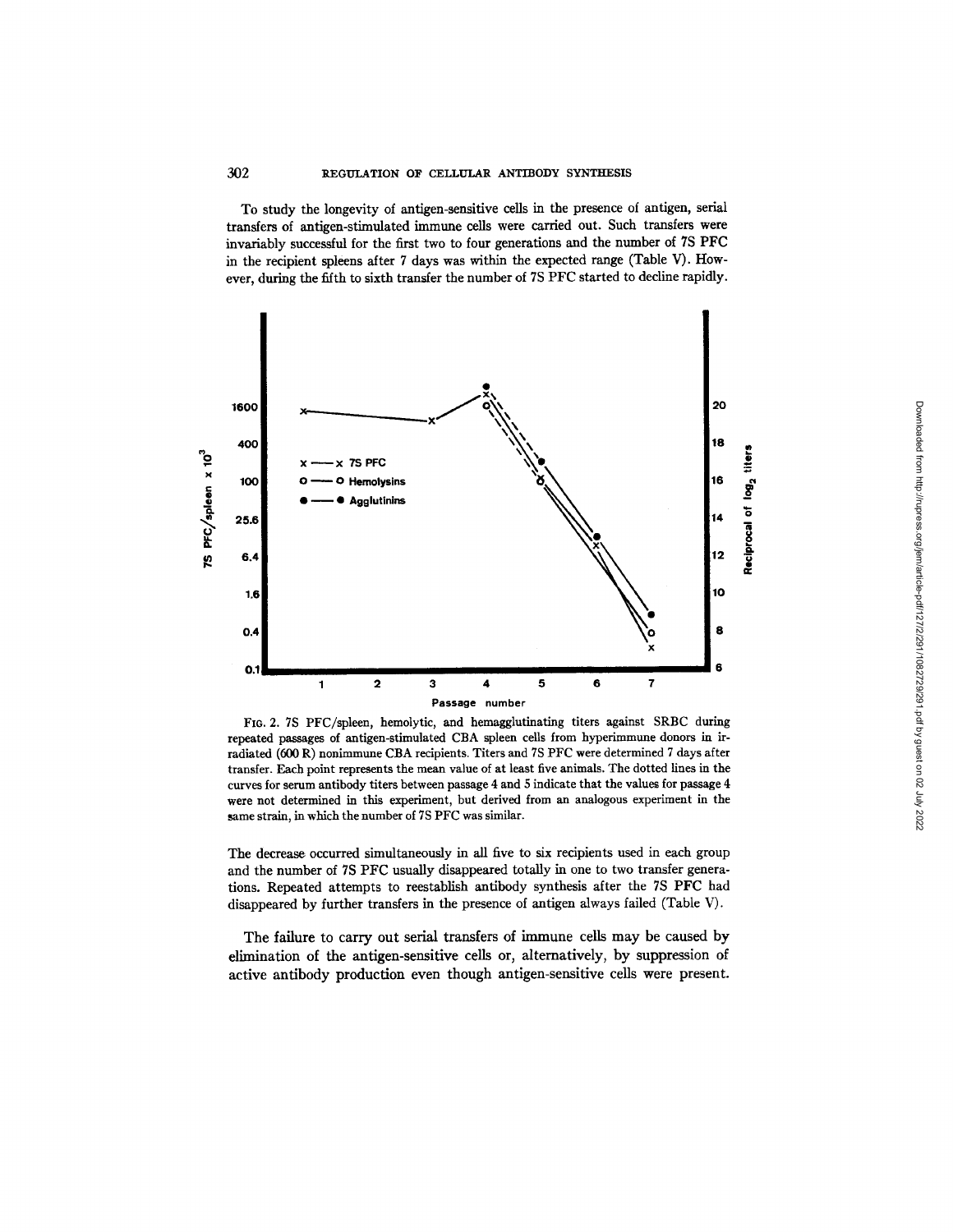A likely mechanism of suppression would be antibody feedback. This possibility was made unlikely by the finding that serum antibody production declined in parallel with the number of 7S PFC during the last transfer generations (Fig. 2). It seems more likely that antigen-sensitive cells have a limited lifetime and/or a restricted capacity for multiplication, even if they are repeatedly stimulated by antigen. Furthermore, such cells do not seem to develop spontaneously at any greater rate, since renewed appearance of 7S PFC did not occur during several successive transfers in the presence of antigen.

#### DISCUSSION

The findings that a large and sometimes major part of the spleen cells in irradiated, nonsensitized recipients of antigen-stimulated immune cells consists of specifically 7S-producing cells, indicate that normal homeostatic mechanisms limiting the number of antibody-producing cells have been abrogated or suppressed by the experimental procedure. Most likely one cause of the excessive multiplication of 7S PFC is the absence of antibody feedback, but other factors are probably also involved, such as an increased possibility for cellular multiplication in irradiated hosts. However, the absence of antibody feedback appears to be the dominating cause, since analogous transfers into irradiated and immunized hosts led to a marked suppression of 7S synthesis. Thus, irradiation as such does not favor the excessive multiplication of 7S PFC. This is also shown by the low number of 19S PFC found in the spleens of irradiated recipients given antigen-stimulated nonimmune lymphoid cells (10). The results also demonstrate that there are no inherent limitations of the proliferative ability of the immunocompetent cells themselves, which have the capacity to multiply vigorously under appropriate conditions.

Since the spleens of some animals were found to consist almost entirely of 7S PFC, it seems likely that the agar plaque technique is capable of detecting all 7S antibody-producing cells. Since puromycin abolished the PFC, it could be excluded that adsorbed antibodies onto cells or cellular debris were responsible for the PFC.

Antibody suppression appears to be an efficient mechanism to suppress multiplication and/or differentiation of antibody-producing cells, but may also act to select cells with high affinity for the antigen. The antibodies appear to suppress by combining with the antigenic determinants, which are necessary for stimulation of the antigen-sensitive cells. It is irrelevant to the principle of antibody suppression in what form the antigenic determinants are presented to the responding cells and whether intermediate steps of antigen localization and catabolism are involved. The selective activity of antibody suppression would operate through competition between immune cells and serum antibodies for the antigen. Presumably the antigen-sensitive cells are equipped with specific receptors of antibody nature. The outcome of the competition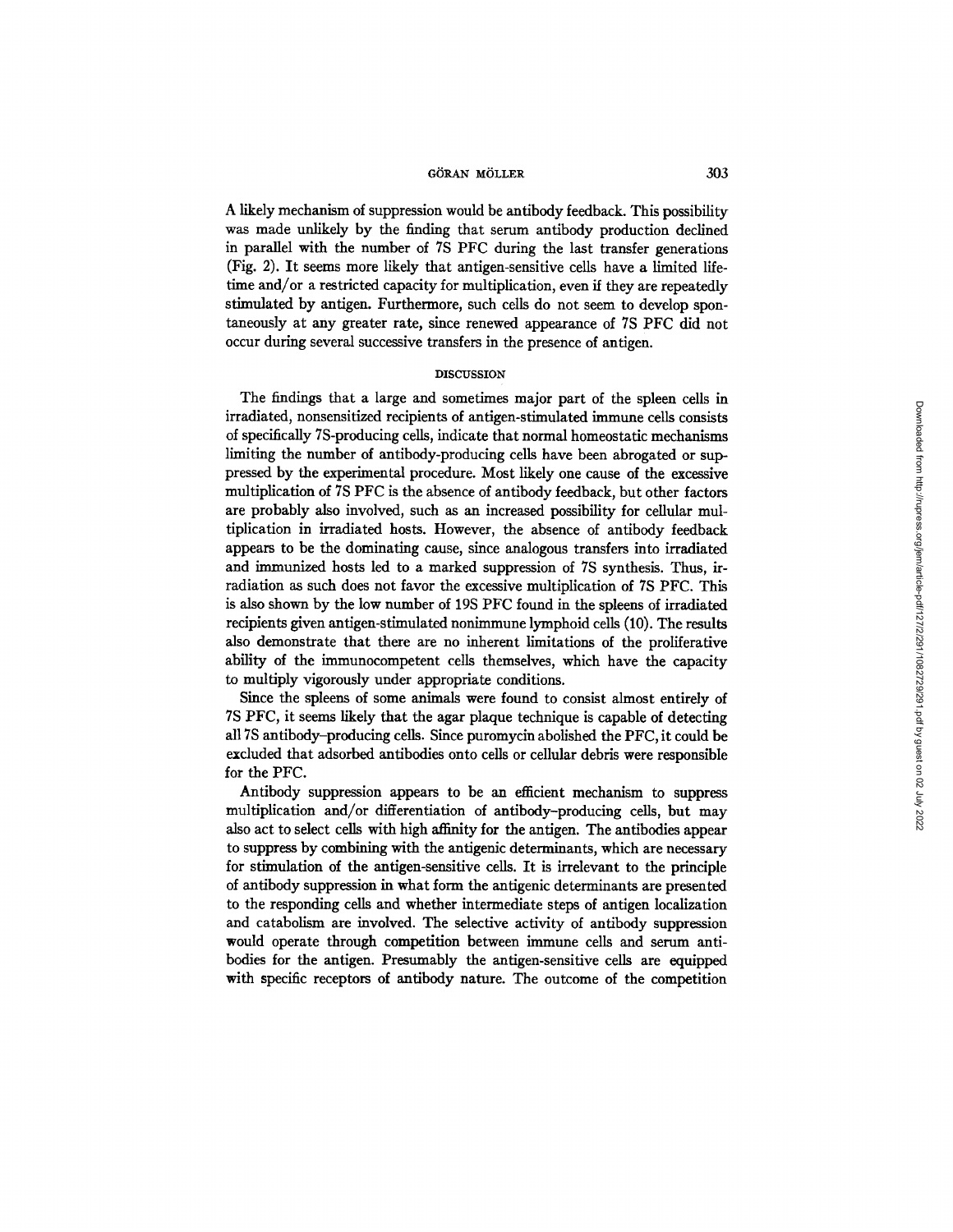## 304 REGULATION OF CELLULAR ANTIBODY SYNTHESIS

would be determined by quantitative factors and by the relative affanity of the antibody receptors. Cells with a high affinity for the antigen would have a greater probability of reacting with the antigen and being stimulated to antibody synthesis. These antibodies would suppress cells with a lower affinity. Thus, antibody suppression would select cells producing high affinity antibody. Experimental findings concerning the increase of antibody affinity with time are in agreement with this postulate (16). It would be expected that the transfer of immune cells and antigen into recipients lacking suppressive antibodies would give rise to a more heterogenous antibody population, at least initially, since selection against low affinity cells would be diminished. However, by repeated transfers of immune cell population it is likely that a selective pressure is created. Although antibody suppression is weak in this system it probably exists, since high titers of antibody are eventually formed. The outcome of this with regard to antibody characteristics is difficult to predict, but will be a subject of further studies.

If it is assumed that the 7S PFC are derived by division it would be possible to calculate the number of divisions involved. By necessity such calculations are uncertain, since several unsupported assumptions are needed. The mean proportion of antibody-producing cells is about 0.05 % in the original inoculum, corresponding to  $5 \times 10^3$  inoculated PFC. It will be assumed that the number of antigen-sensitive cells is the same, although it cannot be stated whether they are identical to or different from the PFC. Furthermore, only 1% (50 cells) or less of the injected cells appear to settle down in the spleen (reference 15 and Table I) and the number of 7S PFC found 7 days later is 106. Thus, if the cells developed by division they multiplied 14 times. The mean generation time would be around 12 hr. The actual generation time found in the experiments documented in Fig. 1 was 9.6 hr between days 4 and 7. By extrapolation to 0 time it could be shown that this corresponded to one precursor cell. In the present calculation 50 precursor cells were postulated and accordingly the generation time was increased to 12 hr. If it is assumed that the generation time determined experimentally (9.6 hr) is correct, it follows that either there is only one precursor or, if 50 precursors are available, that there is a lag period before multiplication starts. Since the number of antigen-sensitive cells is likely to exceed one (15, 17) it is assumed that the value 50 is correct. If so, there is a lag period of 2 days before the development of 7S PFC. Thus, both the generation time and the lag period for 7S PFC in this transfer system is analogous to the values obtained for 19S cells in the intact mouse. In each of the earlier transfers the mean number of 7S PFC recovered per spleen was around  $10^6$  cells after the inoculation of about  $10^7$  spleen cells containing approximately 5  $\times$  10<sup>5</sup> PFC as a mean. From the above assumptions it follows that the antigen-sensitive cells divided 38 times during the first four passages. Thus, one antigen-sensitive precursor would have the potential to give rise to nearly  $10^{12}$  antibody-producing cells.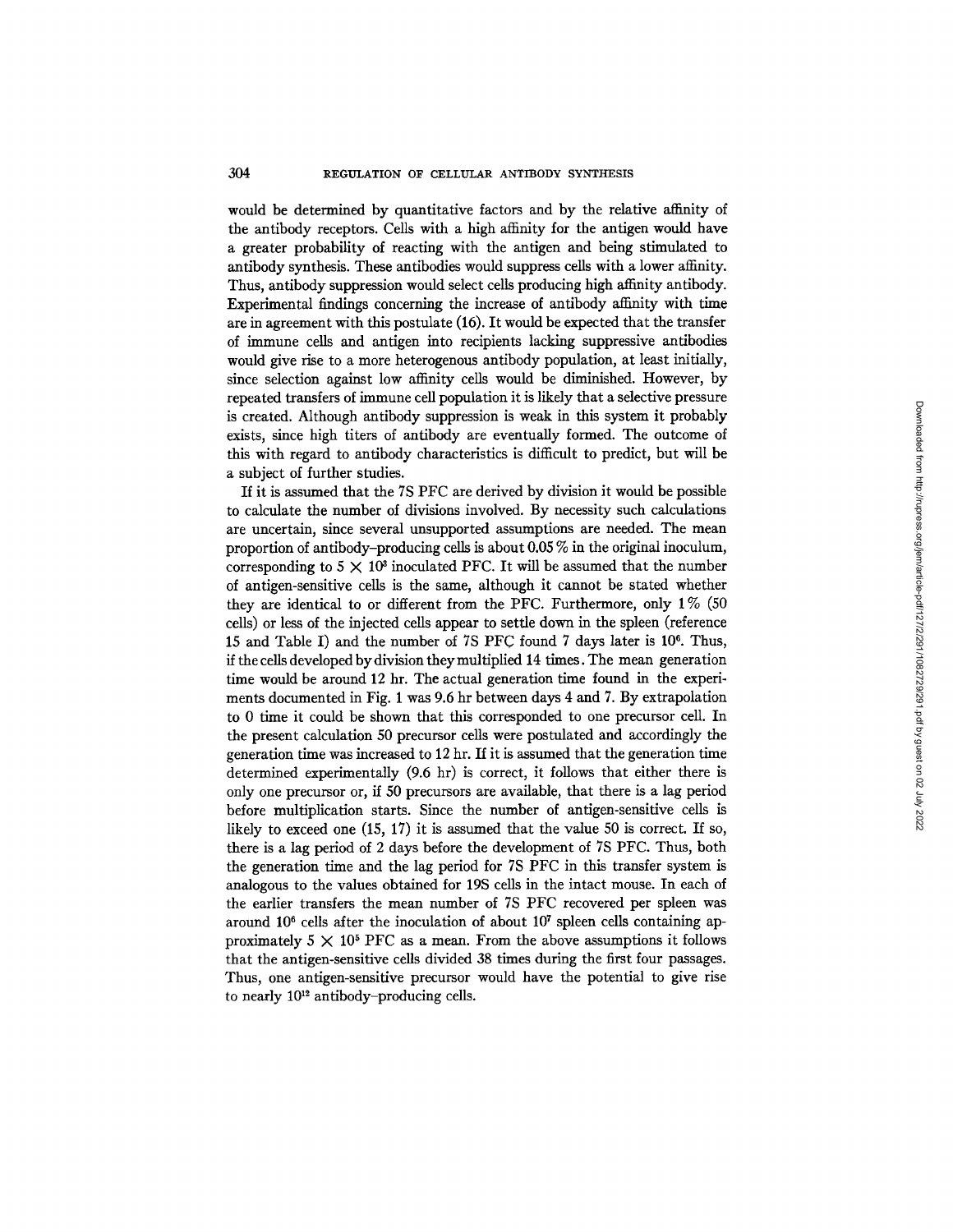#### SUMMARY

Transfer of spleen cells from mice immunized against sheep red blood cells (SRBC) into irradiated (600 R) nonimmune, syngeneic mice in the presence of antigen resulted in excessive cellular 7S production 7 days later. The number of 7S plaque-forming cells usually exceeded 106 per spleen and the mean proportion varied between 1 and 70 %. In occasional animals all spleen cells were producing antibodies to SRBC. Serum antibody synthesis was also excessively increased, the titers in agglutination after 2-ME treatment and in hemolysis varying between  $2^{15}$  and  $2^{25}$ . The generation time of the 7S PFC was found to be 9.6 hr in the secondary hosts.

It seemed possible that the excessive production of 7S PFC and antibodies in the irradiated nonimmune recipients was caused by the absence of feedback inhibition of the immune response by antibody, a mechanism which would normally function to restrict antibody synthesis. This conclusion was strengthened by the demonstration that transfer of antigen-stimulated immune cells into actively or passively immunized irradiated recipients resulted in a marked suppression of cellular 7S synthesis. Serial transfers of antigen-stimulated immune cell populations in irradiated hosts resulted in an equally high number of 7S PFC during the first four transfer generations. However, after the fifth to seventh transfer generation the number of 7S PFC rapidly declined and disappeared within one to three passages. Serum antibodies and 7S PFC declined in parallel during the last transfer generations. Further passages of antigen-stimulated spleen cells lacking 7S PFC did not lead to reappearance of PFC. Thus, antigen-sensitive cells have a limited lifespan and/or multiplication capacity. From the hypothesis that the 7S PFC developed by division from antigen-sensitive precursors it was calculated that 38-40 divisions occurred. Thus, one antigen-sensitive precursor has the potential to give rise to 10<sup>12</sup> 7S PFC.

This work was supported by grants from the Swedish Cancer Society, the Swedish Medical Research Council, and the Damon Runyon Memorial Fund (DRG 954).

The excellent technical assistance of Mrs Birgitta Tångefelt is gratefully acknowledged.

#### BIBLIOGRAPHY

- 1. Britton, S., and F. Celada. Immunogenicity of human serum albumin: Decay in the normal mouse. *Immunology.* In press.
- 2. Britton, S., T. Wepsic, and G. M611er. Persistance of immunogenicity of two complex antigens retained in vivo. *Immunology.* In press.
- 3. Uhr, J. W., and G. M611er. Regulatory effect of antibody on antibody formation. *Adv. Immunol.* In press.
- 4. Uhr, J. W., and J. B. Banmann. 1961. Antibody formation. I. The suppression of antibody formation by passively administered antibody. *J. Exptl. Med.* 118:935.
- 5. Finkelstein, M. S., and J. W. Uhr. 1964. Specific inhibition of antibody formation by passively administered antibodies. *Science.* **146:67.**